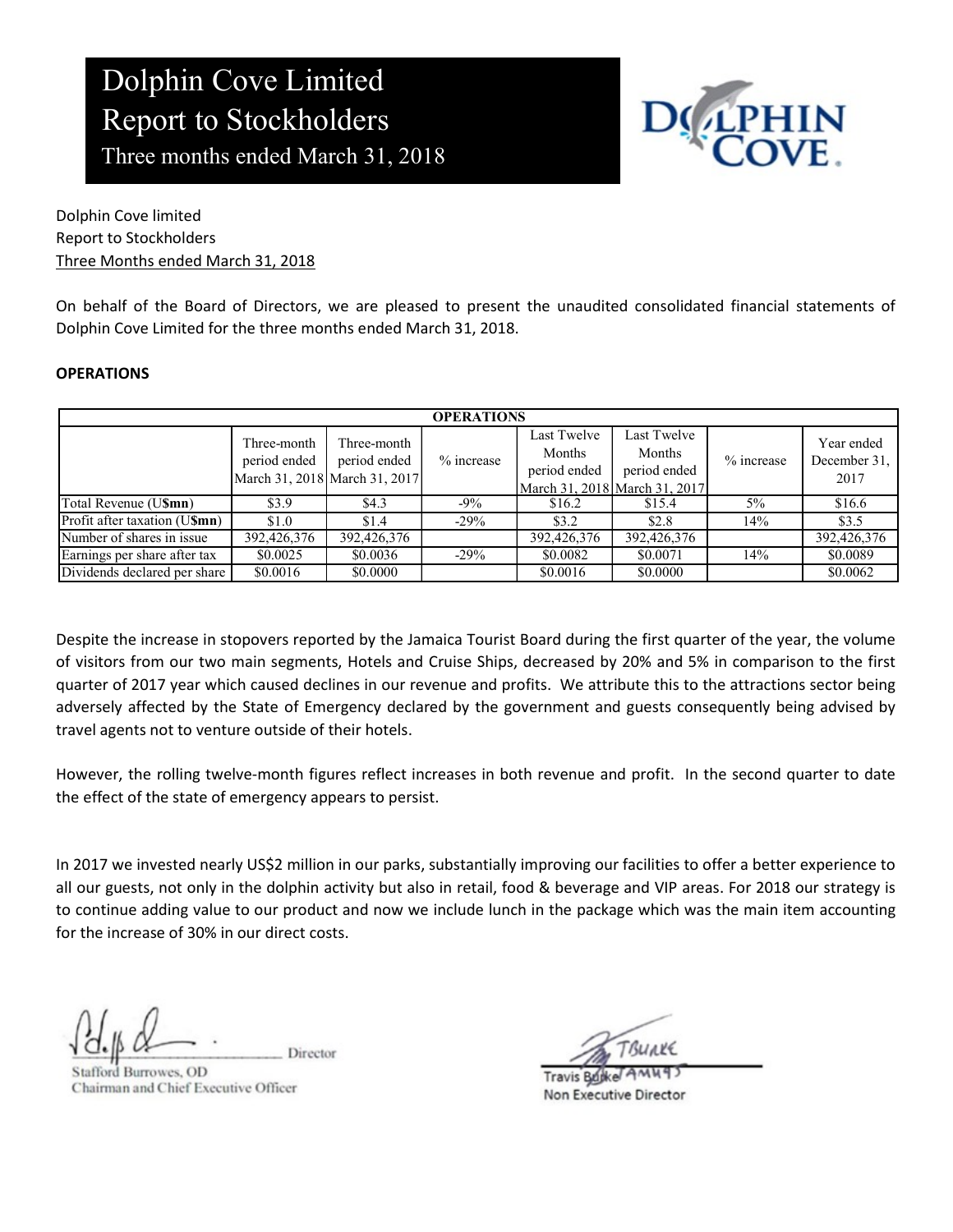

#### FINANCIAL POSITION

| <b>Report to Stockholders</b><br>Three months ended March 31, 2018<br><b>NCIAL POSITION</b> | Dolphin Cove Limited |                                        |                         | DOLPHIN               |                         |
|---------------------------------------------------------------------------------------------|----------------------|----------------------------------------|-------------------------|-----------------------|-------------------------|
|                                                                                             |                      | <b>FINANCIAL POSITION</b>              |                         |                       |                         |
|                                                                                             | As at                | As at<br>March 31, 2018 March 31, 2017 | Increase/<br>(decrease) | As at<br>Dec 31, 2017 | Increase/<br>(decrease) |
| Working Capital (US\$mn)                                                                    | \$1.9                | \$2.3                                  | $-17%$                  | \$1.5                 | 27%                     |
| Fixed Assets (US\$mn)                                                                       | \$22.1               | \$21.8                                 | $1\%$                   | \$22.0                | $0\%$                   |
| Net Assets (US\$mn)                                                                         | \$26.9               | \$26.8                                 | $0\%$                   | \$26.4                | 2%                      |
|                                                                                             |                      | 0.05:1                                 |                         | 0.02:1                |                         |
| Debt to Equity ratio                                                                        | 0.02:1               |                                        |                         |                       |                         |
| Net assets per share                                                                        | \$0.07               | \$0.07                                 | $0\%$                   | \$0.07                | 2%                      |
| Market price<br>Market/Book value                                                           | \$14.50              | \$9.20                                 | 58%                     | \$15.50               | $-6\%$                  |

Working Capital declined 17% below the figure at the end of the first quarter of2017 as a result of the dividend exceeding the net profit in the first quarter of 2018 whilst no dividend was paid in the first quarter of 2017.However there was a small improvement over the year end figure.

We have a strong balance sheet with very little debt. Our overseas and local projects are still in the planning stages and are being refined to optimize the cost and benefits of the investments and we anticipate being able to provide a more definitive report on this matter in the third quarter of 2018.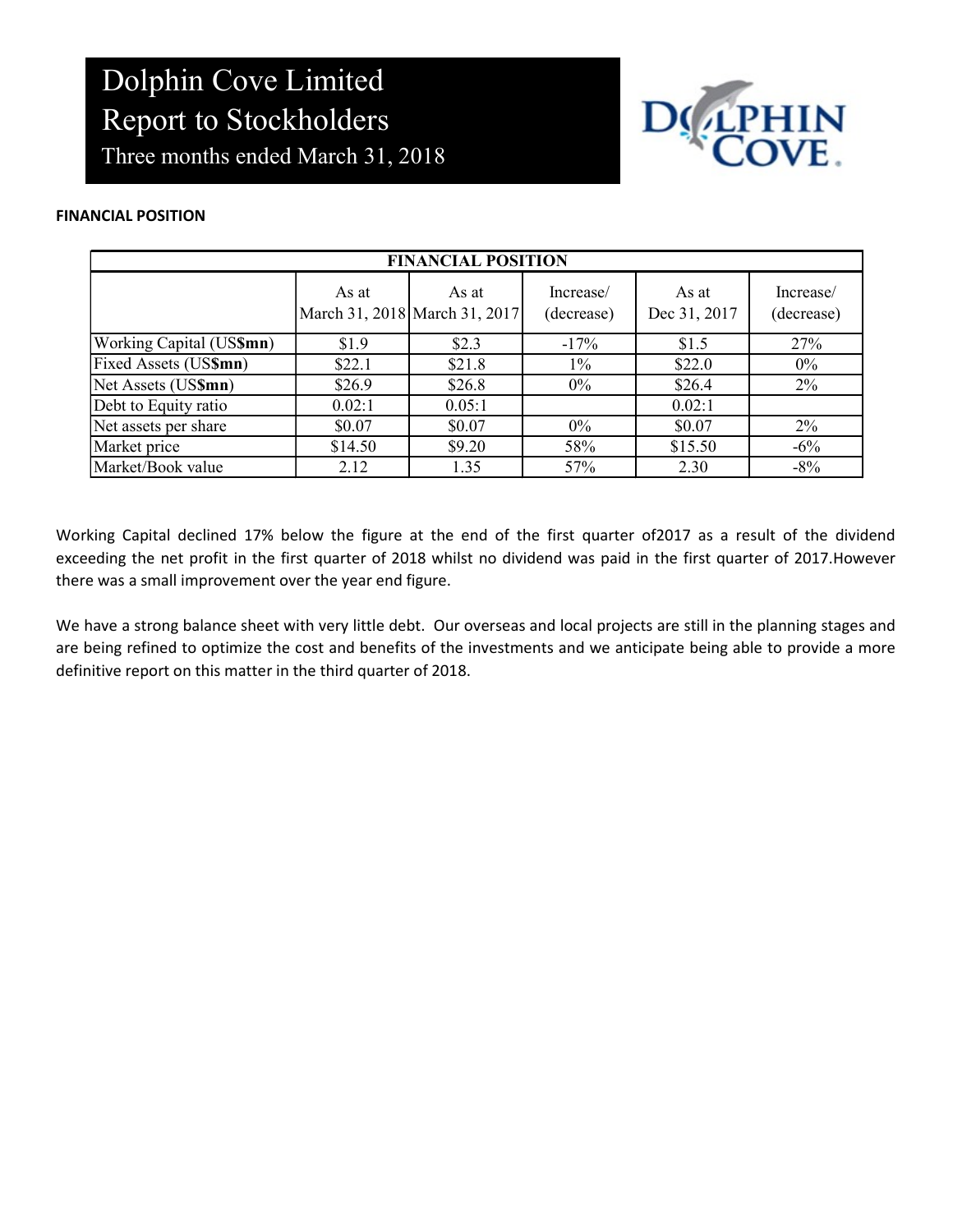

#### DOLPHIN COVE LIMITED

#### Group Interim Statement of Financial Position As At March 31, 2018

| Dolphin Cove Limited<br><b>Report to Stockholders</b><br>Three months ended March 31, 2018                                                                                 |                                                                 |                                                                 |                                                                 |  |
|----------------------------------------------------------------------------------------------------------------------------------------------------------------------------|-----------------------------------------------------------------|-----------------------------------------------------------------|-----------------------------------------------------------------|--|
| <b>DOLPHIN COVE LIMITED</b>                                                                                                                                                |                                                                 |                                                                 |                                                                 |  |
| <b>Group Interim Statement of Financial Position</b><br>As At March 31, 2018                                                                                               |                                                                 |                                                                 |                                                                 |  |
|                                                                                                                                                                            | 3 Months<br>As at<br>March 31, 2018                             | 3 Months<br>As at<br>March 31, 2017                             | Year<br>As at<br>December 31, 2017                              |  |
|                                                                                                                                                                            | <b>Unaudited</b>                                                | Unaudited                                                       | <b>Audited</b>                                                  |  |
| <b>CURRENT ASSETS</b><br>Cash and cash equivalents<br>Investments<br>Accounts receivable<br>Due from related parties<br>Taxation recoverable<br>Inventories                | 1,001,881<br>2,127<br>2,072,113<br>135,619<br>53,543<br>464,743 | 2,176,712<br>300,038<br>2,436,784<br>28,712<br>397,123          | 850,676<br>2,127<br>1,975,490<br>28,896<br>339,788<br>376,059   |  |
| NON-CURRENT ASSETS                                                                                                                                                         | 3,730,026                                                       | 5,339,369                                                       | 3,573,036                                                       |  |
| Investments<br>Property, plant and equipment<br>Live assets<br>Due from related company                                                                                    | 20,955,056<br>3,908,383<br>1,110,012<br>25,973,451              | 63,501<br>20,310,203<br>4,135,225<br>1,450,000<br>25,958,929    | 20,931,448<br>3,968,868<br>1,110,012<br>26,010,328              |  |
| <b>TOTAL ASSETS</b>                                                                                                                                                        | 29,703,477                                                      | 31,298,298                                                      | 29,583,364                                                      |  |
| <b>CURRENT LIABILITIES</b><br><b>Bank</b> overdrafts<br>Accounts payable<br>Current portion of long term liabilities<br>Taxation payable<br>Due to other related companies | 32,593<br>1,361,103<br>404,505<br>1,670<br>14,946<br>1,814,817  | 113,286<br>2,172,341<br>740,635<br>1,641<br>22,112<br>3,050,015 | 18,746<br>1,576,306<br>404,505<br>35,928<br>20,800<br>2,056,285 |  |
| NON-CURRENT LIABILITY<br>Deferred tax liability<br>Long-term liabilities                                                                                                   | 882,180<br>128,247<br>1,010,426                                 | 936,917<br>477,471<br>1,414,388                                 | 856,916<br>226,164<br>1,083,080                                 |  |
| SHAREHOLDERS' EQUITY<br>Share capital<br><b>Equity Reserves</b><br><b>Retained Earnings</b>                                                                                | 3,654,390<br>10,560,310<br>12,663,534<br>26,878,234             | 3,654,390<br>10,655,913<br>12,523,592<br>26,833,895             | 3,654,390<br>10,560,310<br>12,229,299<br>26,443,999             |  |
| TOTAL SHAREHOLDERS'<br><b>EQUITY AND LIABILITIES</b>                                                                                                                       | \$<br>29,703,477                                                | 31,298,298                                                      | 29,583,364                                                      |  |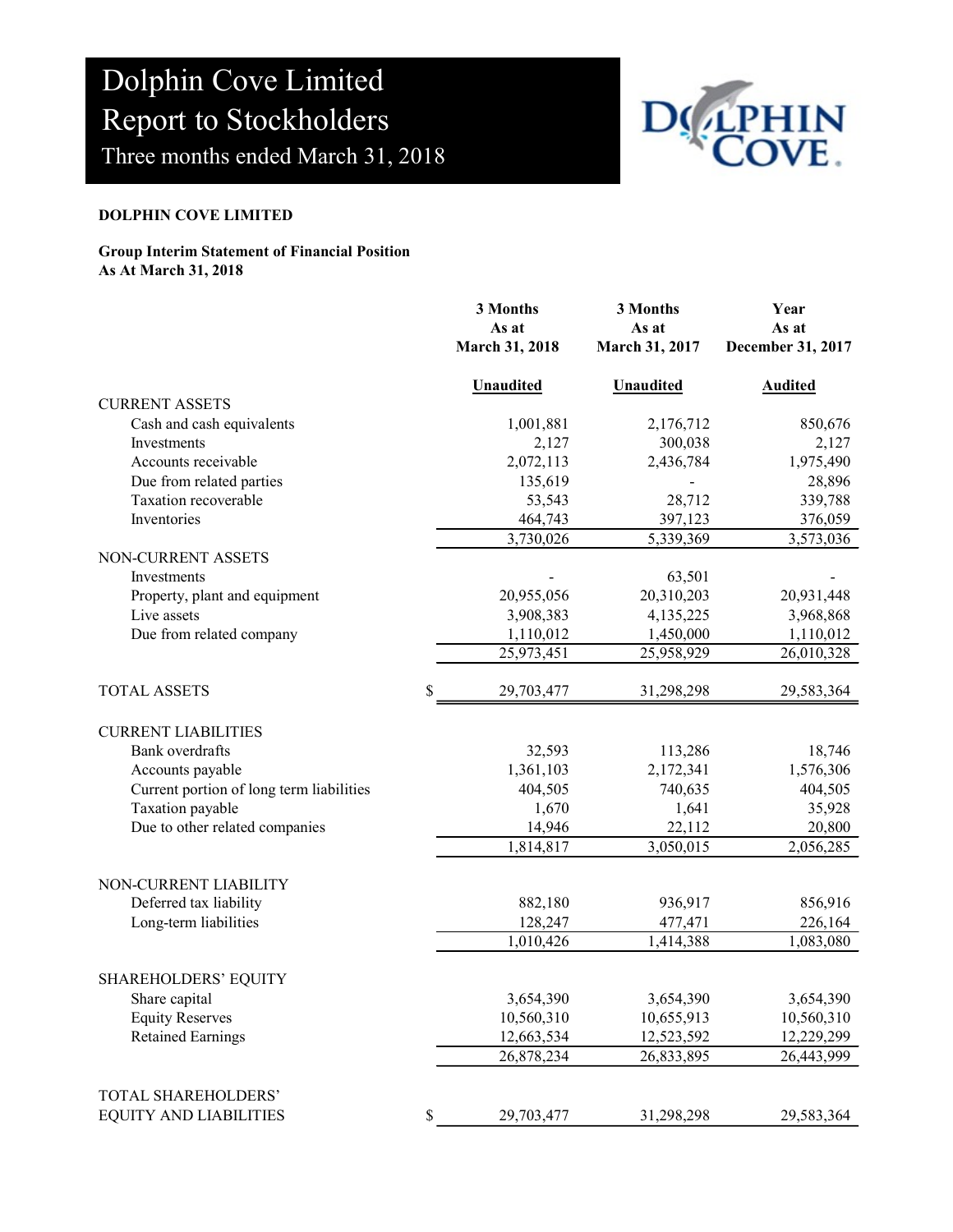

#### DOLPHIN COVE LIMITED

| Dolphin Cove Limited<br>Report to Stockholders<br>Three months ended March 31, 2018                                                                                                                                                                                                                         |                                                                       |                                                                        |                                                   |                                                           |                                                        |  |
|-------------------------------------------------------------------------------------------------------------------------------------------------------------------------------------------------------------------------------------------------------------------------------------------------------------|-----------------------------------------------------------------------|------------------------------------------------------------------------|---------------------------------------------------|-----------------------------------------------------------|--------------------------------------------------------|--|
| <b>DOLPHIN COVE LIMITED</b>                                                                                                                                                                                                                                                                                 |                                                                       |                                                                        |                                                   |                                                           |                                                        |  |
| Group Interim Statement of Profit or Loss and Other Comprehensive Income<br>Three months ended March 31, 2018                                                                                                                                                                                               |                                                                       |                                                                        |                                                   |                                                           |                                                        |  |
|                                                                                                                                                                                                                                                                                                             | 3 Months<br><b>Ended</b><br><b>March 31, 2018</b><br><b>Unaudited</b> | 3 Months<br><b>Ended</b><br>March 31, 2017 March 31, 2018<br>Unaudited | <b>LTM</b><br><b>Ended</b><br><b>Unaudited</b>    | <b>LTM</b><br><b>Ended</b><br>March 31, 2017<br>Unaudited | Year<br><b>Ended</b><br>Dec 31, 2017<br><b>Audited</b> |  |
| OPERATING REVENUE:                                                                                                                                                                                                                                                                                          |                                                                       |                                                                        |                                                   |                                                           |                                                        |  |
| Dolphin attraction revenue<br>Ancillary services revenue<br>Overall Revenue                                                                                                                                                                                                                                 | 2,302,611<br>1,549,861<br>3,852,472                                   | 2,423,610<br>1,863,564<br>4,287,174                                    | 9,015,731<br>7,182,703<br>16,198,434              | 8,807,642<br>6,597,157<br>15,404,799                      | 9,136,730<br>7,496,406<br>16,633,136                   |  |
| Less: Direct costs                                                                                                                                                                                                                                                                                          | 294,425                                                               | 221,839                                                                | 1,711,606                                         | 1,145,646                                                 | 1,639,020                                              |  |
| Gross profit                                                                                                                                                                                                                                                                                                | 3,558,047                                                             | 4,065,335                                                              | 14,486,828                                        | 14,259,153                                                | 14,994,116                                             |  |
| Gain on disposal of property, plant & equipment<br>Live assets retired<br>Other income                                                                                                                                                                                                                      | 1,322                                                                 |                                                                        | 440<br>99<br>1,322                                | 427                                                       | 440<br>99                                              |  |
| <b>OPERATING EXPENSES:</b><br>Selling<br>Other operations<br>Administrative                                                                                                                                                                                                                                 | 3,559,368<br>950,671<br>876,446<br>549,194                            | 4,065,335<br>1,076,271<br>819,350<br>634,213                           | 14,488,688<br>4,445,856<br>3,736,236<br>2,593,209 | 14,259,580<br>4,444,678<br>3,826,758<br>2,595,645         | 14,994,655<br>4,571,456<br>3,679,140<br>2,678,228      |  |
| Profit before finance income and costs                                                                                                                                                                                                                                                                      | 2,376,311<br>1,183,057                                                | 2,529,834<br>1,535,501                                                 | 10,775,301<br>3,713,387                           | 10,867,081<br>3,392,499                                   | 10,928,824<br>4,065,831                                |  |
| Finance income<br>Finance costs<br>Gain on disposal of investments                                                                                                                                                                                                                                          | 64,124<br>(74, 942)                                                   | 65,942<br>(101, 294)                                                   | 41,462<br>(250, 789)<br>105,126                   | 168,943<br>(330, 477)                                     | 43,279<br>(277, 141)<br>105,126                        |  |
| Profit before taxation                                                                                                                                                                                                                                                                                      | 1,172,239                                                             | 1,500,149                                                              | 3,609,186                                         | 3,230,965                                                 | 3,937,095                                              |  |
| Taxation                                                                                                                                                                                                                                                                                                    | (125, 860)                                                            | (107, 583)                                                             | (423, 277)                                        | (456, 065)                                                | (405,000)                                              |  |
| Profit for the period                                                                                                                                                                                                                                                                                       | $\mathbb{S}$<br>1,046,379                                             | 1,392,566                                                              | 3,185,909                                         | 2,774,900                                                 | 3,532,095                                              |  |
| Earnings per stock unit                                                                                                                                                                                                                                                                                     | $0.27\xi$                                                             | $0.35\xi$                                                              | $0.81\xi$                                         | $0.71$ ¢                                                  | 0.96                                                   |  |
| Other comprehensive Income:<br>Items that are or may be reclassified to profit or loss:<br>Fair value appreciation of available-for-sale investments, being<br>total other comprehensive income<br>Realised gain on disposal of available-for-sale investments<br>recognised in statement of profit or loss |                                                                       |                                                                        |                                                   |                                                           | 9,523<br>(105, 126)<br>(95, 603)                       |  |
| Total comprehensive income                                                                                                                                                                                                                                                                                  | \$<br>1,046,379                                                       | 1,392,566                                                              | 3,185,909                                         | 2,774,900                                                 | 3,436,492                                              |  |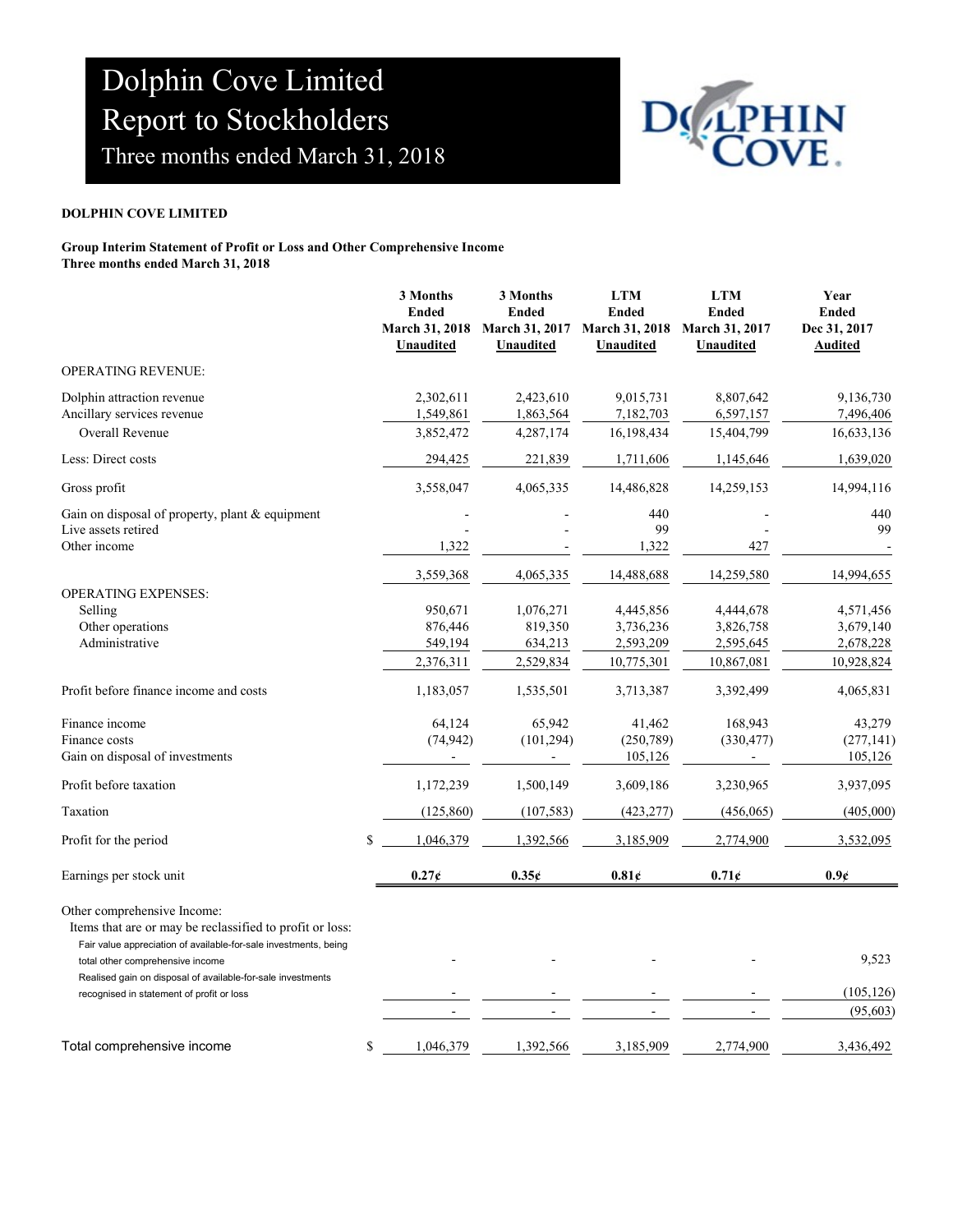

#### DOLPHIN COVE LIMITED Group Interim Statement of Changes in Stockholders' Equity Three months ended March 31, 2018

| Dolphin Cove Limited<br><b>Report to Stockholders</b><br>Three months ended March 31, 2018                                                                    |             |                                                                       |                                                                |                                                             |
|---------------------------------------------------------------------------------------------------------------------------------------------------------------|-------------|-----------------------------------------------------------------------|----------------------------------------------------------------|-------------------------------------------------------------|
| <b>DLPHIN COVE LIMITED</b><br>oup Interim Statement of Changes in Stockholders' Equity<br>ree months ended March 31, 2018                                     |             | 3 Months<br><b>Ended</b><br><b>March 31, 2018</b><br><b>Unaudited</b> | 3 Months<br><b>Ended</b><br>March 31, 2017<br><b>Unaudited</b> | Year<br><b>Ended</b><br>December 31, 2017<br><b>Audited</b> |
| Balances at beginning of period                                                                                                                               | \$          | 26,443,999                                                            | 25,441,329                                                     | 25,441,329                                                  |
| Transactions with owners of the company:<br>Dividends                                                                                                         |             | (612, 144)                                                            |                                                                | (2,433,822)                                                 |
| Total comprehensive income:<br>Profit for the period                                                                                                          |             | 1,046,379                                                             | 1,392,566                                                      | 3,532,095                                                   |
| Other comprehensive income:<br>Fair value appreciation of available-for-sale<br>investments<br>Realised gain on disposal of<br>available-for-sale investments | $\mathbb S$ |                                                                       |                                                                | 9,523<br>(105, 126)                                         |
| Balance at end of period                                                                                                                                      | \$          | 26,878,234                                                            | 26,833,895                                                     | 26,443,999                                                  |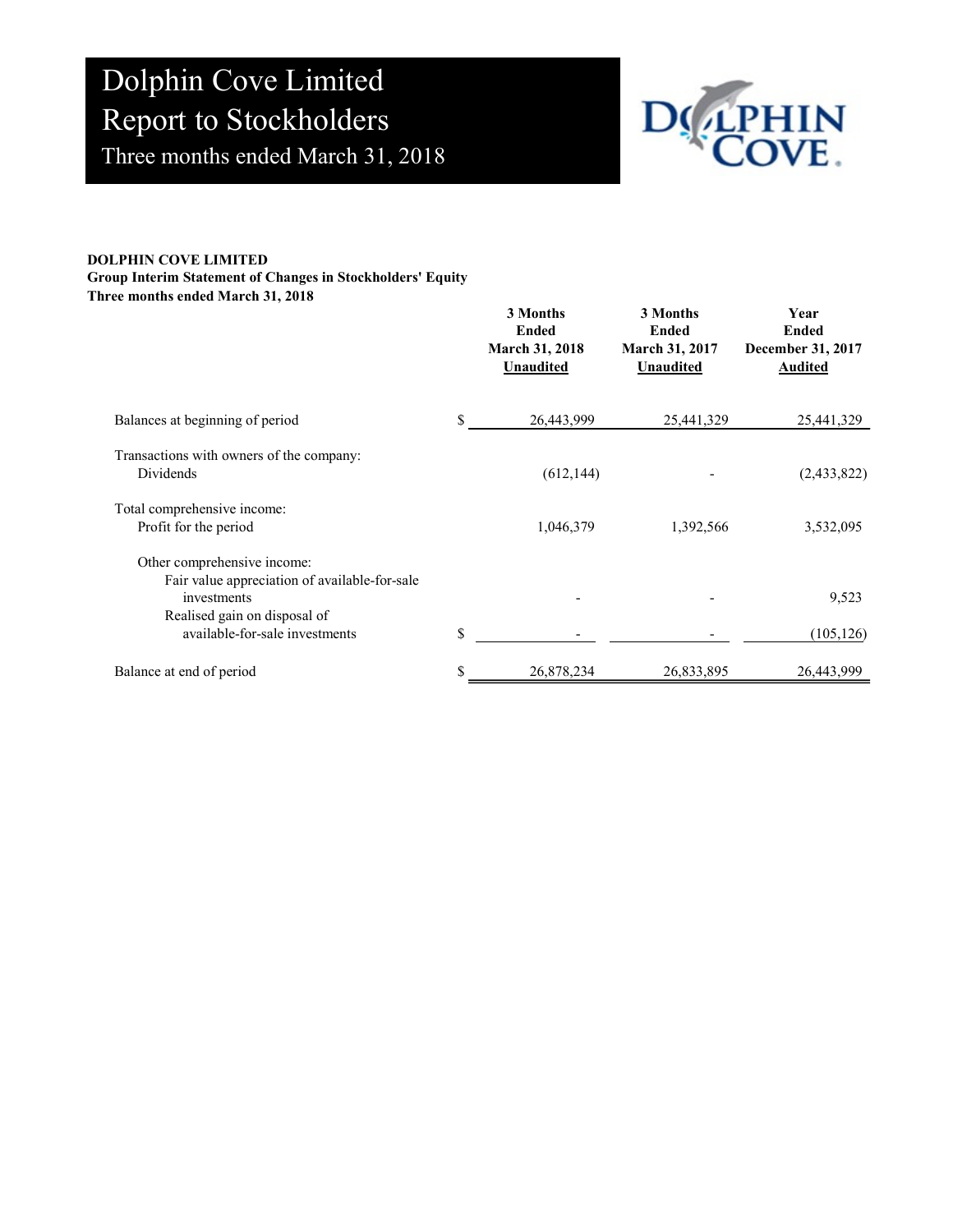

#### DOLPHIN COVE LIMITED

### Group Interim Statement of Cash Flows Three months ended March 31, 2018

| Dolphin Cove Limited                                                                                  |                                |                                |                                   |  |  |
|-------------------------------------------------------------------------------------------------------|--------------------------------|--------------------------------|-----------------------------------|--|--|
| <b>Report to Stockholders</b>                                                                         |                                |                                |                                   |  |  |
| Three months ended March 31, 2018                                                                     |                                |                                |                                   |  |  |
| <b>DOLPHIN COVE LIMITED</b>                                                                           |                                |                                |                                   |  |  |
| <b>Group Interim Statement of Cash Flows</b>                                                          |                                |                                |                                   |  |  |
| Three months ended March 31, 2018                                                                     | 3 Months                       | 3 Months                       | Year                              |  |  |
|                                                                                                       | <b>Ended</b><br>March 31, 2018 | <b>Ended</b><br>March 31, 2017 | <b>Ended</b><br>December 31, 2017 |  |  |
|                                                                                                       | <b>Unaudited</b>               | Unaudited                      | <b>Audited</b>                    |  |  |
| CASH FLOWS FROM OPERATING ACTIVITIES<br>Profit for the period                                         | 1,046,379                      | 1,392,566                      | 3,532,095                         |  |  |
| Adjustments for:<br>Depreciation and amortisation                                                     | 188,996                        | 169,725                        | 1,071,037                         |  |  |
| Gain on disposal of property, plant and equipment                                                     |                                |                                | (440)                             |  |  |
| Gain on disposal of Invstments<br>Interest income                                                     | (64, 124)                      | (65, 942)                      | (105, 126)<br>(7,181)             |  |  |
| Interest expense                                                                                      | 74,942                         | 30,586                         | 28,110                            |  |  |
| Impairment loss on trade receivables                                                                  |                                |                                | 79,245                            |  |  |
| Taxation                                                                                              | 91,602                         | 107,583                        | 405,000                           |  |  |
| Operating profit before changes in working capital                                                    | 1,337,795                      | 1,634,518                      | 5,002,740                         |  |  |
| Accounts receivable                                                                                   | (260,691)                      | (553,295)                      | (355, 227)                        |  |  |
| Inventories                                                                                           | (88, 684)                      | (53, 420)                      | (32, 356)                         |  |  |
| Accounts payable                                                                                      | 90,497                         | 587,559                        | 325,908                           |  |  |
| Due to other related parties<br>Cash generated from operations                                        | 1,078,916                      |                                | (1,312)                           |  |  |
|                                                                                                       |                                | 1,615,363                      | 4,939,753                         |  |  |
| Interest paid                                                                                         | (14, 977)                      | (27, 286)                      | (118,066)                         |  |  |
| Income tax paid                                                                                       | (125, 860)                     | (107, 583)                     | (451, 341)                        |  |  |
| Net cash provided by operating activities                                                             | 938,079                        | 1,480,494                      | 4,370,346                         |  |  |
| CASH FLOWS FROM INVESTING ACTIVITIES                                                                  |                                |                                |                                   |  |  |
| Interest received                                                                                     |                                | 1,972                          | 7,181                             |  |  |
| Additions to property, plant and equipment<br>Proceeds from disposal of property, plant and equipment | (90,660)                       | (79, 551)                      | (1,406,435)<br>3,848              |  |  |
| Additions to live assets                                                                              |                                | (336, 446)                     | (410, 160)                        |  |  |
| Due from related company                                                                              |                                |                                | 200                               |  |  |
| Proceed from Sales of Investments                                                                     |                                |                                | 307,433                           |  |  |
| Net cash provided/(used) by investing activities                                                      | (90, 660)                      | (414, 025)                     | (1,497,933)                       |  |  |
| CASH FLOWS FROM FINANCING ACTIVITIES                                                                  |                                |                                |                                   |  |  |
| Dividends paid                                                                                        | (612, 144)                     |                                | (2,433,822)                       |  |  |
| Long term liabilities, net                                                                            | (97, 917)                      |                                | (716,905)                         |  |  |
| Net cash (used)/provided by financing activities                                                      | (710,061)                      |                                | (3,150,727)                       |  |  |
| Net increase in cash resources                                                                        | 137,358                        | 1,066,469                      | (278, 314)                        |  |  |
| Cash resources at beginning of the period                                                             | 831,930                        | 1,110,244                      | 1,110,244                         |  |  |
| CASH RESOURCES AT END OF PERIOD                                                                       | 969,288                        | 2,176,713                      | 831,930                           |  |  |
| Comprising:                                                                                           |                                |                                |                                   |  |  |
| Cash and cash equivalents                                                                             | 1,001,881                      | 2,176,712                      | 850,676                           |  |  |
| Bank overdrafts                                                                                       | (32, 593)                      |                                | (18, 746)                         |  |  |
|                                                                                                       | 969,288                        | 2,176,712                      | 831,930                           |  |  |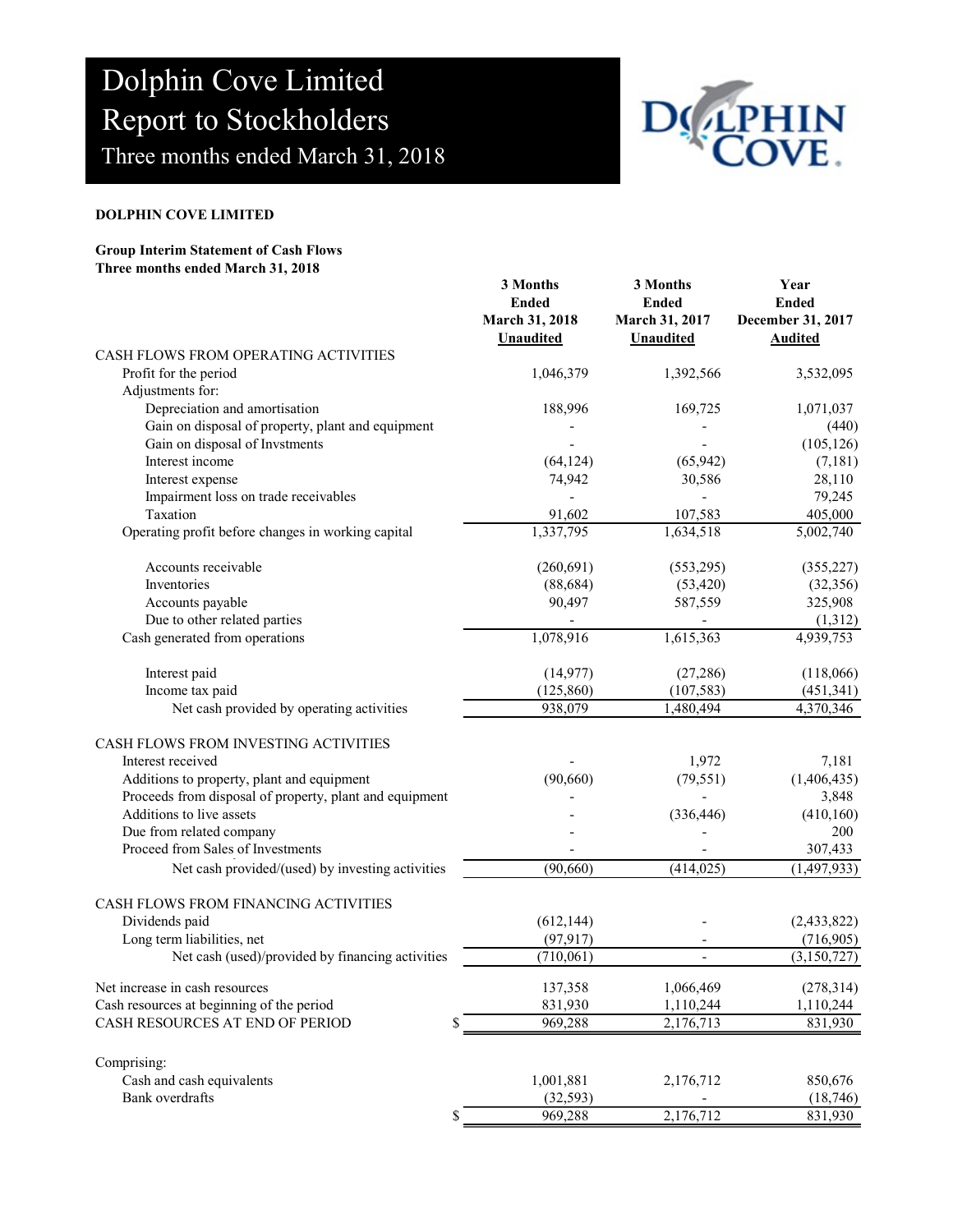# Dolphin Cove Limited Report to Stockholders

Three months ended March 31, 2018



#### Selected Explanatory Notes Three months ended March 31, 2018

### 1. Corporate structure and principal activities

(a) Dolphin Cove Limited (the company) is incorporated and domiciled in Jamaica and its registered office and principal place of business is located at Belmont Road, Ocho Rios, St. Ann, Jamaica, W.I.

The principal activities of the company are the operation of marine parks and adventure programmes and ancillary operations such as restaurants, gift shops and photography at several locations in Jamaica.

The company's shares were listed on the Junior Market of the Jamaica Stock Exchange on December 21, 2010.

(b) The company and its wholly-owned subsidiaries, as listed below, are collectively referred to as "the Group".

(i) Dolphin Cove (Negril) Limited was incorporated in Jamaica, on May 11, 2010, and commenced operations in September 2010. Its principal place of business is located at Point, Lucea, Hanover, Jamaica W.I. and it owns the real estate in Hanover which is now leased to the company.

(ii) Too Cool Limited is incorporated in the Cayman Islands and owns land and buildings from which the company operates.

(iii) Cheshire Hall Limited was incorporated on June 22, 2012 as a St. Lucian International Business Company (IBC), controlled by the company through a deed. Its wholly-owned subsidiary, DCTCI Limited was incorporated in the Turks and Caicos Islands and owns land on which the Group intends to develop an attraction.

(iv) Balmoral Dolphins Limited is a St. Lucian IBC, incorporated on April 5, 2012.Its wholly-owned subsidiary, Dolphin Cove TCI Limited, was incorporated in the Turks & Caicos Islands for the intended purpose of operating the attraction to be developed by DCTCI Limited.

(v) SB Holdings Limited was incorporated on November 4, 2013, as a St. Lucian IBC. Its wholly-owned subsidiary, Marine Adventure Park Limited, was also incorporated in St. Lucia and purchased land in St. Lucia on which the Group intends to develop an attraction.

(c) Effective January 8, 2016, World of Dolphins Inc. holds 79.99% of shares issued by Dolphin Cove Limited. World of Dolphins, Inc. is a subsidiary of Controladora Dolphin SA de C.V.(intermediate holding company), which is in turn a subsidiary of Dolphin Capital Company, S. de RL de C.V. (ultimate holding company), referred to as the "Dolphin Discovery group " or" the Wider Group". Both companies are incorporated in Mexico.

### 2. Statement of compliance and basis of preparation

These unaudited interim financial statements are prepared in accordance with IAS 34 "Interim Financial Reporting" and comply with International Financial Reporting Standards (IFRS) and their interpretations adopted by the International Accounting Standards Board and comply with the provisions of the Jamaican Companies Act. The condensed interim financial information should be read in conjunction with the annual audited financial statements of the Group and the company. The statements are expressed in United States dollars which is the functional currency of the Group. Property, Plant and equipment and live assets are included in the balance sheet at revalued amounts from time to time.